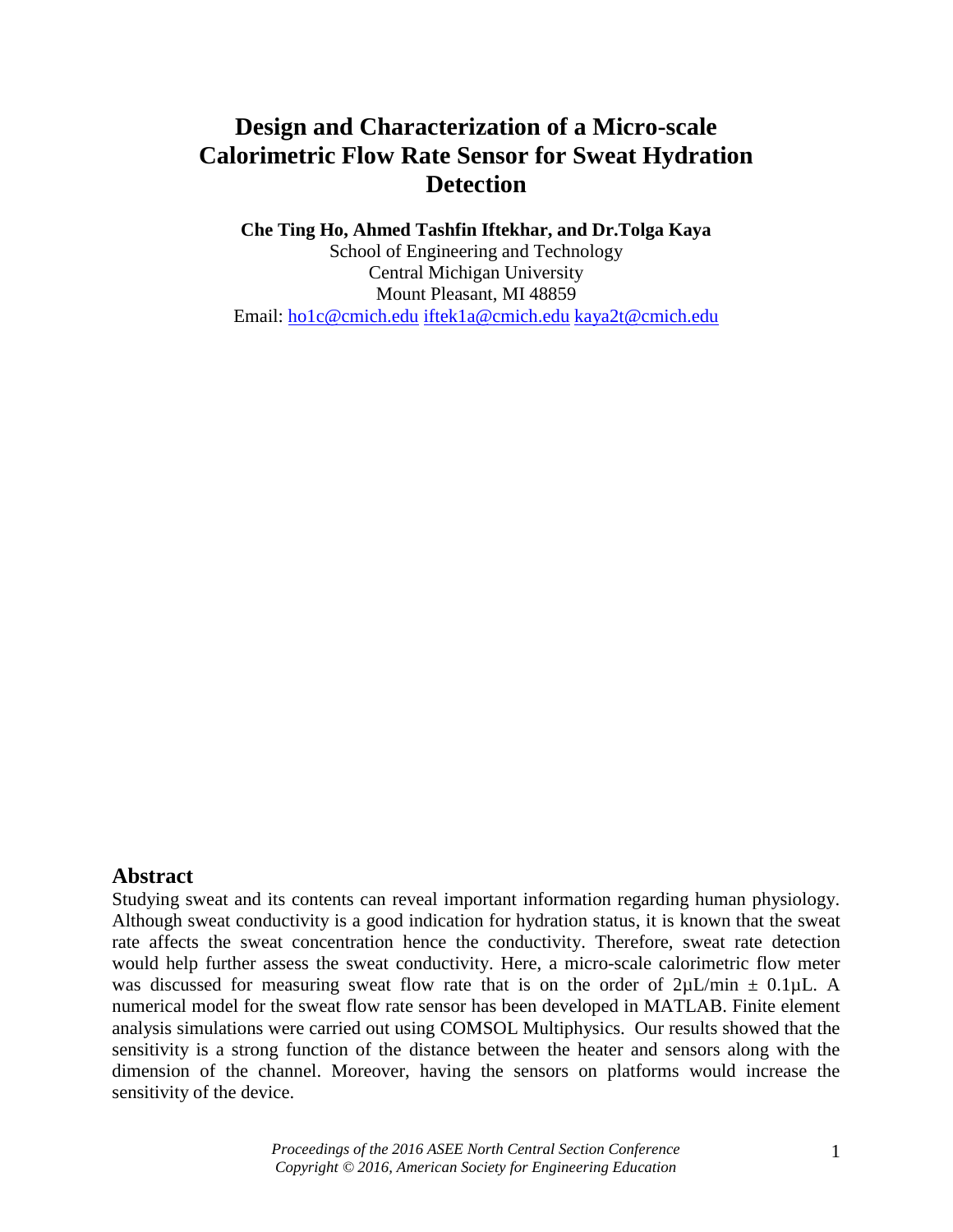## **Introduction**

Athletes and solders are constantly pushing themselves to perform physical activities during trainings or out in the fields and one major concern of their activities is their hydration level. If a person loses 1-2% of his/her bodyweight (BW) during exercise, it causes degradation in physiological and mental functions [1]. BW loses of more than 3% increases the risk of serious injuries such as heart problems and heart stroke. Currently, blood serum analysis is considered to be the gold standard method of measuring electrolyte concentrations. However, this technique is invasive and impractical for real-time, on-the-field assessment of hydration during competition [2, 3]. With its ease of accessibility and relatively strong electrolyte concentrations, sweat has drawn the attention as a real-time, non-invasive method for detection of hydration level [4-6].

Sweat compound sensing has mainly been studied using electrochemical measurement methods and historically started in the 1950s with sweat conductivity measurements for children who were diagnosed with Cystic Fibrosis [7, 8]. Electrochemical reactions with sweat on a set of electrodes are detected in terms of impedance change which is then correlated to the concentration of sweat. However, sweat electrolyte level detection itself does not provide sufficient data on one's hydration status. As the sweat rate increases, electrolyte reabsorption in the sweat gland ducts decreases leading to increased electrolyte loss with sweating [9-11]. Recently, engineers have begun to develop continuous sweat rate sensors based on micromachined hygrometers and capacitive sweat absorbers [12, 13]. The use of humidity sensors or image analysis for the detection of sweat rate has also been reported [13, 14, 15]. In addition, it was widely accepted that microflow sensing (flow rates around  $\mu$ L/min) is implemented with thermal flow rate sensors particularly calorimetric or thermal pulse flow sensors [16-19]. In this study, we investigated the performance of a calorimetric sensor design for sweat rate detection based on theoretical calculations and finite element analysis simulations using MATLAB and COMSOL Multiphysics. The results revealed the potential of calorimetric flow rate sensors as an implementation for electrochemical sweat sensors.

## Device Design

Calorimetric flow meter design shown in Fig. 1 has a heating element and two temperature sensors, namely upstream and downstream sensors, with respect to the heater. The downstream temperature sensor's readings would be dependent on the flow rate as higher flow rate would cause the temperature cool down and create temperature difference between to temperature sensors. Heat transfer in fluids is utilized to determine the flow rate of the liquid flow [17]. Heat conduction and heat convection take place in the channel in both axes. The heating element and sensors are placed at the bottom of the channel as shown in Fig. 1. The heating element consists of an array of four heaters modeled as copper, each with a height of 100 nm and a length of 100 µm. The heaters are spaced evenly by 100 µm. Sensors are modeled as copper electrodes with the same dimensions as each individual heater. The channel (25 mm  $\times$  1 mm  $\times$  1 mm) is foreseen to be created using soft lithography techniques by using polydimethylsiloxane (PDMS), a polymer widely used in microfluidic devices. Sweat can be collected from the skin and introduced to the channel through the tubing on the left in Fig. 1. Sweat inside the channel will be heated by the heater, and the temperature will be measured by the two sensors. The difference in temperature will be used to determine one's sweat rate.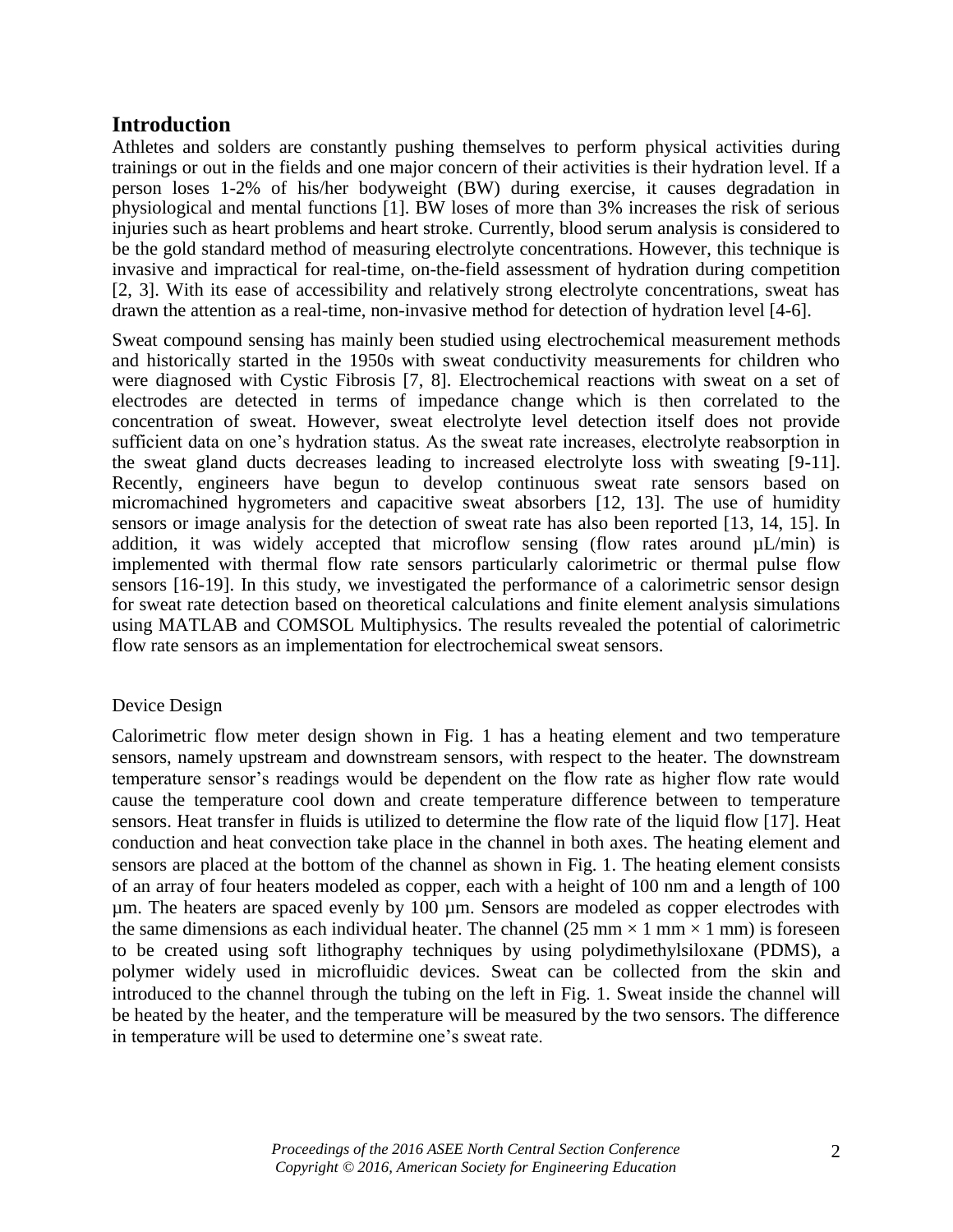

Figure 1. Schematic of the calorimetric flow meter. Temperature sensors are placed both sides of the heater to measure the temperature difference as a result of the rate of sweat flow.

#### Heat Transfer

The conservation of heat energy in the one dimensional model of the channel can be expressed as

$$
P_{\text{cond,x,fluid}} + P_{\text{conv,x,fluid}} + P_{\text{cond,x,Cu}} = P_{\text{cond,y,fluid}} \tag{1}
$$

The heat transfer continues until there is a thermal equilibrium. Conduction takes places both in the copper and fluid in the both axis but the convection takes places only for the fluid in x axis. Heat conduction for the fluid is expressed in terms of rate equation, fluid conductivity,  $\lambda_{\text{Fl}}$ , and the boundary layer height,  $\delta$ , and the heater width,  $b_H$ , as

$$
-\lambda_{\rm Fl} \frac{T(x)}{2dx} b_{\rm H} \delta \tag{2}
$$

The heat conduction in the copper is given as the function of rate equation, heater width,  $b_H$ , and the diaphragm thickness,  $d_M$ , as

$$
-\lambda_{\rm Cu}\frac{\rm T(x)}{dx}b_{\rm H}d_{\rm M}
$$
 (3)

The heat convection occurs in the fluid when thermal energy is transferred from hot places to the cool places in the channel and it is expressed in terms of fluid density,  $\rho_{Fl}$ , Thermal diffusivity  $a_{\text{Fl}}$ , flow rate v, as

$$
\rho_{\rm Fl} a_{\rm Fl} v \frac{\rm T(x)}{2} \tag{4}
$$

And the fluid's conduction along the y axis is

$$
\lambda_{\rm Fl} \frac{\rm T(x)}{\delta} b_{\rm H} \, \mathrm{d}x \tag{5}
$$

The heat balance equation of the channel is the combination of Equation (2)-(5) and is given as below [20]

$$
-\lambda_{\rm Fl} \frac{\mathbf{T}(\mathbf{x})}{2\mathrm{d}\mathbf{x}} \mathbf{b}_{\rm H} \delta + \rho_{\rm Fl} a_{\rm Fl} \mathbf{v} \frac{\mathbf{T}(\mathbf{x})}{2} - \lambda_{\rm Cu} \frac{\mathbf{T}(\mathbf{x})}{\mathrm{d}\mathbf{x}} \mathbf{b}_{\rm H} \mathbf{d}_{\rm M} = \lambda_{\rm Fl} \frac{\mathbf{T}(\mathbf{x})}{\delta} \mathbf{b}_{\rm H} \mathbf{d}\mathbf{x} \tag{6}
$$

*Proceedings of the 2016 ASEE North Central Section Conference Copyright © 2016, American Society for Engineering Education*

3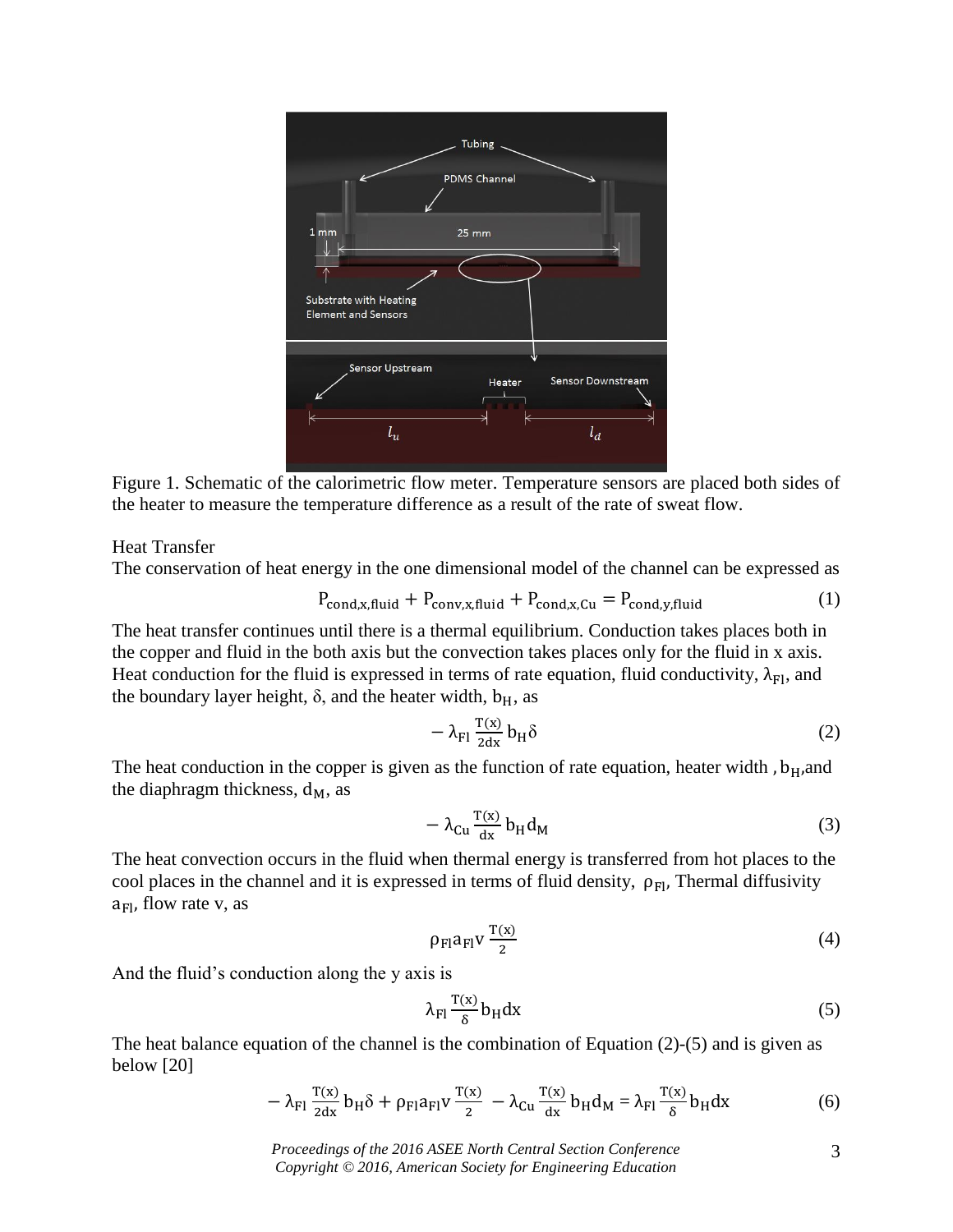After differentiating the whole equation and dividing it by  $\lambda_{\text{Fl}}b_{\text{H}}\delta$ ,

$$
-\frac{1}{2}\frac{\mathrm{d}^2\mathrm{T}(x)}{\mathrm{d}x^2} + \frac{\rho_{\mathrm{Fl}}c_{\mathrm{Fl}}v}{2\lambda_{\mathrm{Fl}}b_{\mathrm{H}}\delta} \frac{\mathrm{d}\mathrm{T}(x)}{\mathrm{d}x} - \frac{\lambda_{\mathrm{Cu}}\,\mathrm{d}_{\mathrm{M}}}{\lambda_{\mathrm{Fl}}\,\delta} \frac{\mathrm{d}^2\mathrm{T}(x)}{\mathrm{d}x^2} = \frac{\mathrm{T}(x)}{\delta^2} \tag{7}
$$

Thermal diffusivity is  $a_{\text{Fl}} = \frac{\lambda_{\text{Fl}}}{2 \pi G}$ ρ<sub>Fl</sub>c<sub>Fl.</sub> , so from Equation (7)

$$
\left(\frac{1}{2} + \frac{\lambda_{\text{Cu}} \, \mathbf{d}_{\text{M}}}{\lambda_{\text{FI}} \, \delta}\right) \frac{\mathbf{d}^2 \mathbf{T}(\mathbf{x})}{\mathbf{d}\mathbf{x}^2} - \frac{\mathbf{v}}{2\mathbf{a}_{\text{FI}} \, \mathbf{d}\mathbf{x}} - \frac{\mathbf{T}(\mathbf{x})}{\delta^2} = 0 \tag{8}
$$

Assuming,

$$
a = \frac{1}{2} + \frac{\lambda_{\text{Cu}} d_M}{\lambda_{\text{FI}} \delta}, b = \frac{v}{2a_{\text{FI}}}, c = \frac{1}{\delta^2}
$$
(9)

We know, Euler's equation,

$$
y = Ae^{T(x)t} + Be^{-T(x)t}
$$
 (10)

Taking first and second order derivative, solving second order differential equation and by substituting Equation (9) we will get a simplified equation. The heat dissipation rate,  $\gamma$ , gets decreased exponentially to zero, as the distance between downstream sensor and the heater increases.

Considering,  $k=\frac{1}{2} + \frac{\lambda_{\text{Cu}}}{\lambda_{\text{FI}} \delta}$  $\frac{\text{Cu} \cdot \text{M}}{\lambda_{F1} \delta}$ , as a dimensionless factor, we will get Equation (11).

$$
\gamma_{1,2} = \frac{v \pm \sqrt{v^2 + \frac{16a_{\text{FI}}^2 k}{\delta^2}}}{4a_{\text{FI}} k} \tag{11}
$$

Finally, temperature difference between the two sensors [21],

$$
T = T_0 \left[ e^{\gamma_2 l_u} - e^{-\gamma_1 l_d} \right] \tag{12}
$$

Where,  $T_0$  = Heater temperature with respect to the room temperature lu=length between upstream sensor and the heater  $l_d$ = length between downstream sensor and the heater

Considering the thermal diffusivity of sweat, neglecting the heat conduction in the silicon diaphragm  $k = \frac{1}{2}$  $\frac{1}{2}$  [21] and also assuming for liquids with a small Reynolds number,  $\delta = h$  it is possible to find out the value of  $\gamma_{1,2}$  for different flow velocities and different temperature.

#### Numerical Simulations

The COMSOL model was similar to the device design mentioned before, where the channel and heater dimension remained the same and same distance was used for  $l_u$  and  $l_d$ , and had two temperature boundary conditions. With the thermal insulation of the PDMS channel and the substrate, the outer boundary temperature is essentially room temperature. Therefore, the boundary condition of the outer boundary of the channel was 293 K. Another boundary condition was needed to setup the heater temperature (330 K). When sensors are close to the boundary layer, both sensors would measure a temperature close to 293 K, which the temperature change is essentially 0 K. A platform (potentially to be fabricated using SU-8) was used to increase temperature difference between the two sensors. The height of the SU-8 layer used for initial trials was 100 μm, the heater and the sensors were 100 nm and placed on top of the SU-8 layer.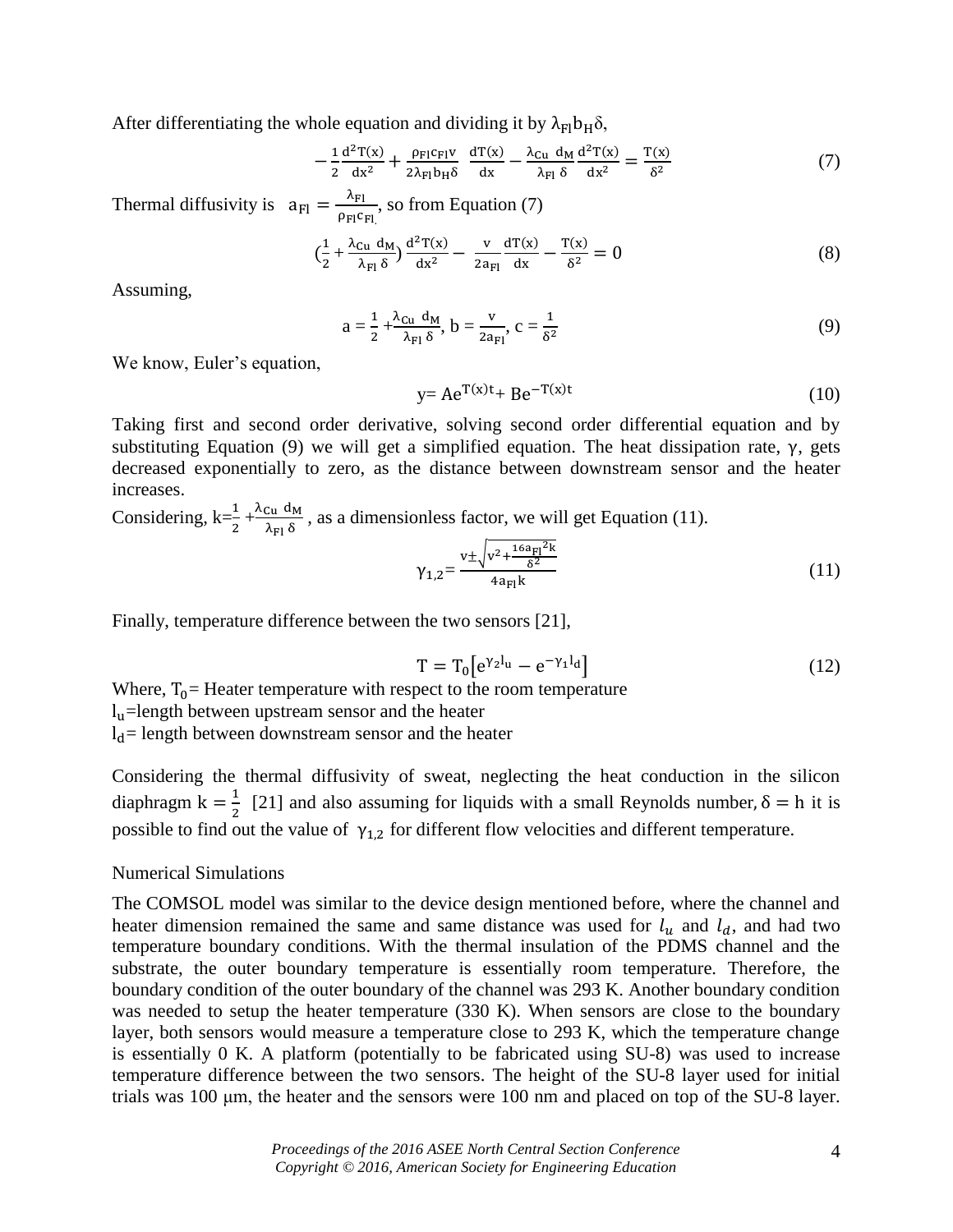So, technically the sensor's height considering the SU8's height was 100.1 μm. The fluid material was water and the heater material was copper. Two physics had been selected, namely, heat transfer in fluid and laminar flow for the COMSOL model. Water was used as the liquid in the simulations. The range of the volumetric water flow for this model was  $0-2 \mu L/min$  to represent the real human sweat rate [6]. For no flow condition in the channel, the temperature was distributed evenly. With the change of the flow, the temperature distribution changed along with higher flow towards the outlet as shown in Fig. 2.



Figure 2. Temperature Distribution inside the channel with a) no flow and b) an inlet flow of 0.1 mm/s. Temperature is distributed evenly with no flow inside the channel and can be seen shifted along the direction of the flow when an inlet flow is presented.

A MATLAB code was created based on Equations (11) and (12) mentioned in the previous section. With our channel's dimensions, materials properties, and a predefined  $l_u$  and  $l_d$ , we calculated that the difference in temperature increases as the flow rate increase from 0 to 2 µL/min. The relationships between temperature difference and flow rate for both MATLAB calculations and COMSOL simulations were then compared in Fig. 3. The solid line in Fig. 3 represents MATLAB calculations and shows the relationship between the temperature difference at  $l_u$  and  $l_d$  and the flow rate. Although the channel used in COMSOL contained the SU-8 platforms and the one used in MATLAB calculations did not, both reserve the same positive trend and zero offset due to the asymmetrical  $l_u$  and  $l_d$ . As shown in Fig. 3, the temperature difference in COMSOL, presented in dotted line, was less than the results from MATLAB, which points out that the geometry of the channel and positions of the sensor have immense effect on the temperature difference between two sensors.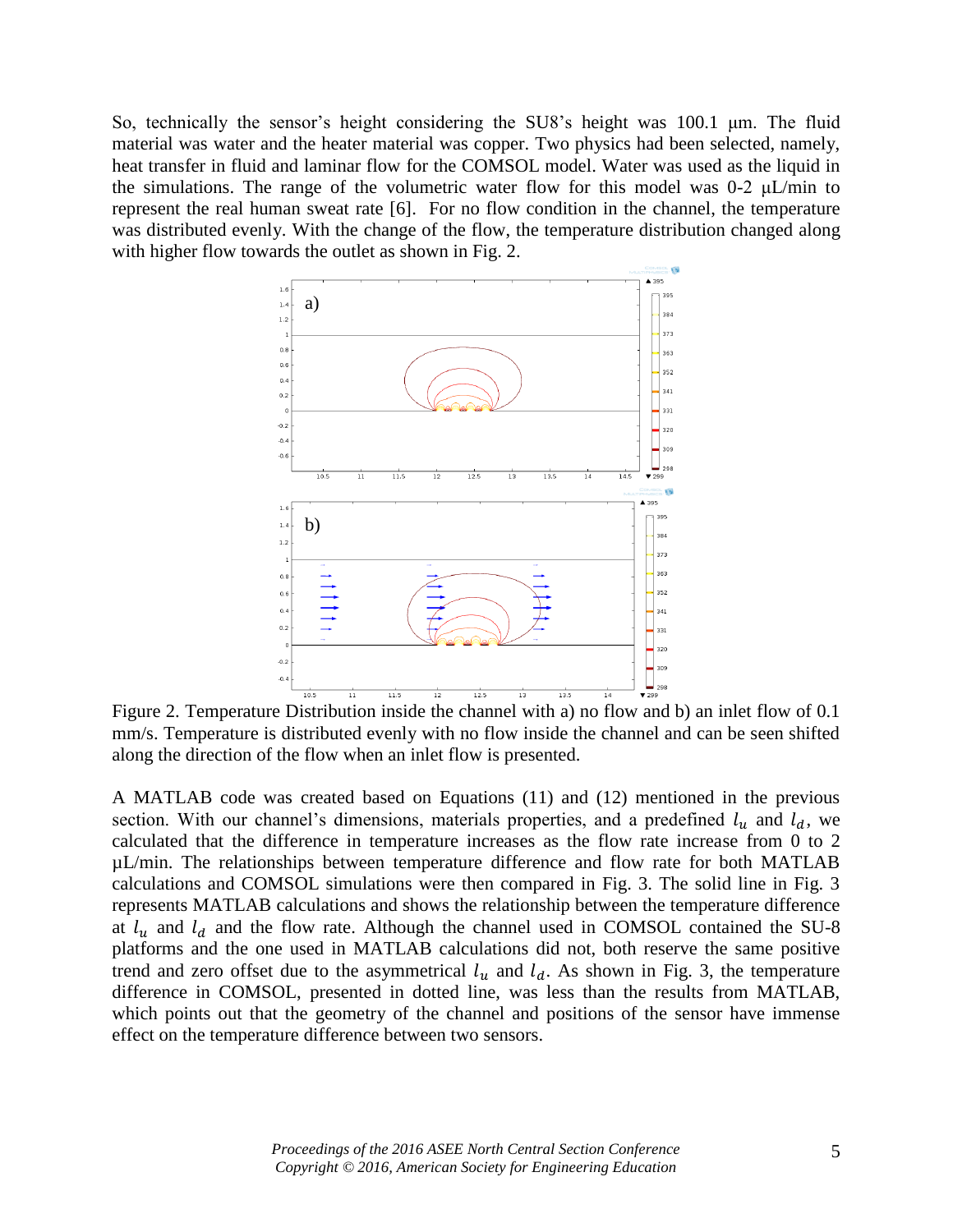

Figure 3. Positive, linear relationship between the difference in temperature and sweat rate plotted in MATLAB to compare COMSOL model and theoretical calculations. The dashed line was plotted according to the results from our COMSOL model, and the solid line was plotted using the Equations (11) and (12).

The dimensions of channel and positions of the downstream sensor were investigated. We compared the difference in temperature with the change of height and width of channel, where height and width equaled to each other and varied between 1-10 mm. The position of the sensors remained the same as what was used before in our COMSOL model that was used to determine the relationship between flow rate and temperature difference. While the volumetric flow rate flows in a range of 0-2 μL/min, the fluid velocity varied for each different cross-sectional area. We tested the change in cross-sectional area with three different heater temperature, 330 K, 360 K, and 400 K. Although a higher flow velocity, where the channel has the smallest crosssectional area, was predicted to yield a larger difference in temperature, Fig. 4 shows that the maximum temperature difference occurs when both height and width were around 3-4 mm. Higher heater temperature resulted in greater temperature difference between the two sensors; however, the maximum point for each curve was still between 3-4 mm for the channel height and width.

The sensors' positions were then studied with a channel size of 25 mm x 1 mm x 1 mm. In terms of x-direction (direction along the flow inside channel), we considered keeping  $l_u$  at the same position as a reference point while  $l_d$  changes.  $l_u$  remained 2.95 mm away from the heater and on a 100 μm platform.  $l_d$  varied in x-direction and was on a 100 μm as well. Fig. 5 shows a schematic of the change in position and platform height. As shown in Fig. 6a, a smaller  $l_d$ yielded greater change in temperature. This temperature difference decayed exponentially as the downstream sensor moved further away from the heating element. In Fig. 6b, we compared the temperature difference with difference platform heights for three different distances between the sensor and heater, 0.5 mm, 1 mm, and 1.2 mm. The platform height of both upstream and downstream sensors was the same and varied between 0-0.7 mm.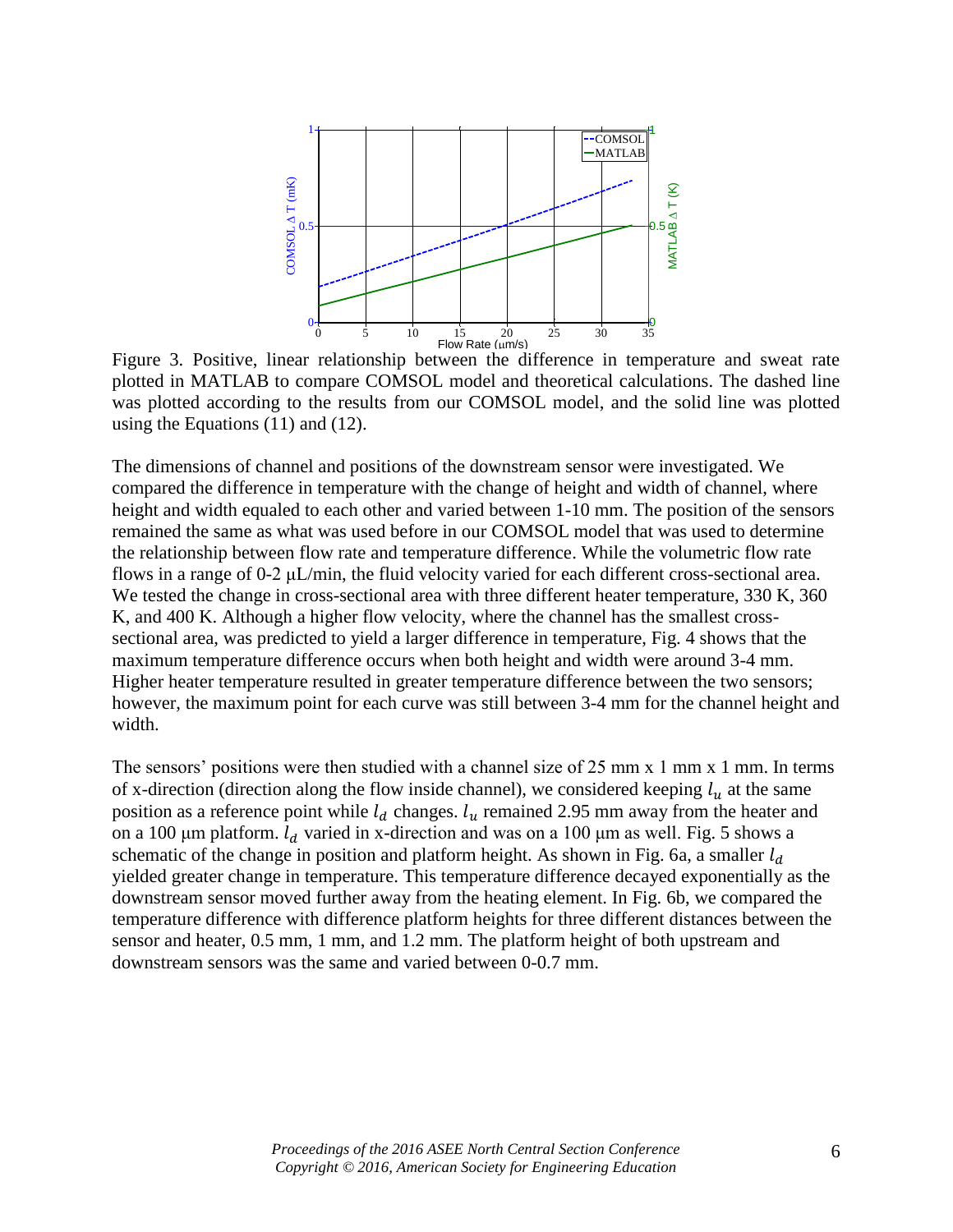

Figure 4. Temperature difference with differnet dimensions for channel height and width, where their dimensions are the same.



Figure 5. Schematic of changing the x and y position of the sensor by moving the platform or increasing the platform height.

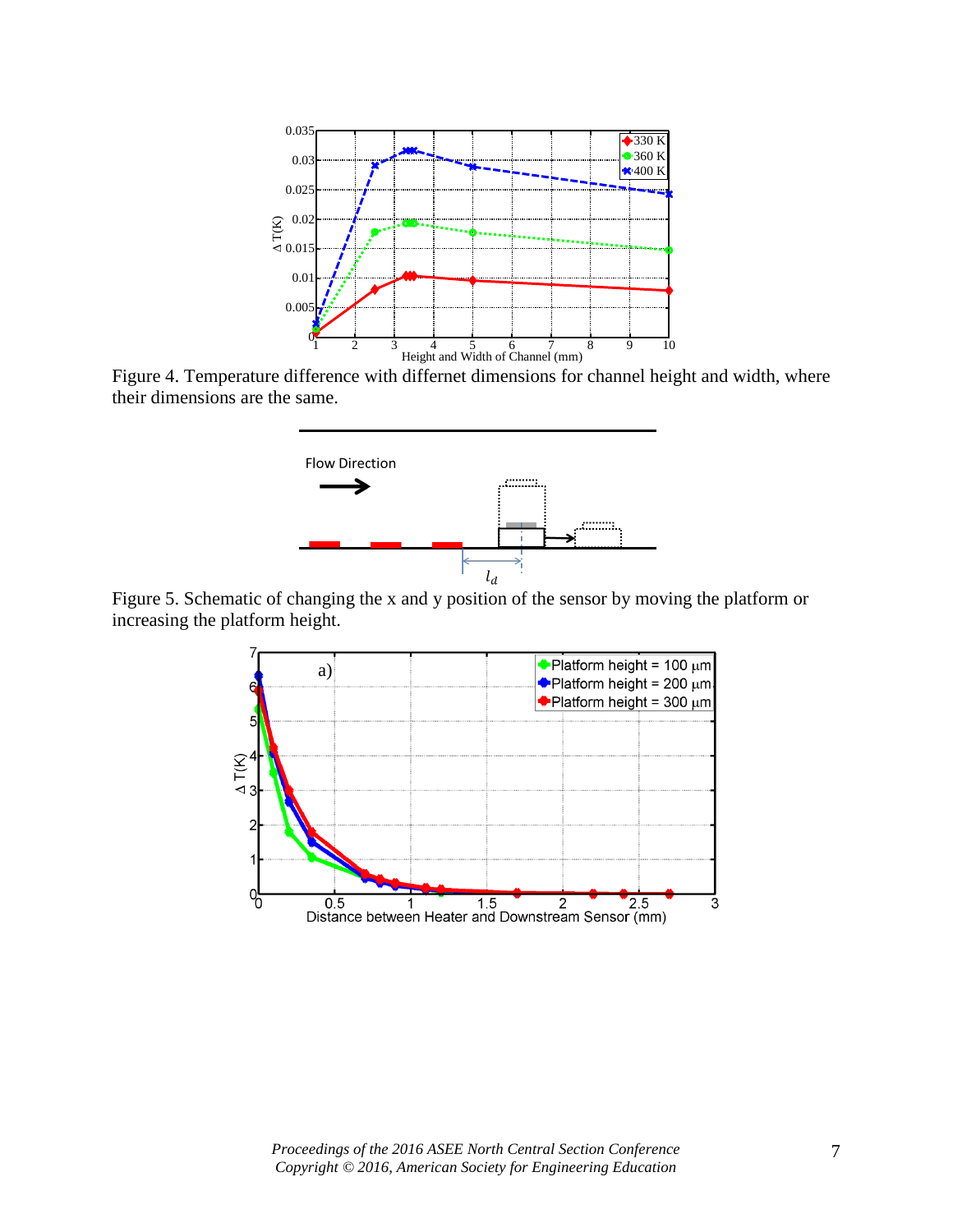

Figure 6. Temperature difference of a) different distance away from the heater at 3 different platform heights and b) different platform heights at 3 different  $l_d$  for downstream sensor.

### Conclusion

This study pointed out several features that are important to the fabrication of a calorimetric flow meter for sweat detection. By comparing theoretical calculations and COMSOL simulations, we found that the equations had failed to consider the effect of boundary conditions to the sensors. Using metal deposition to create sensors on lab-on-a-chip devices means that the sensors' height is in the nanometer range, and the sensors are essentially detecting the temperature of the boundary layer. By introducing SU-8 platforms for the sensors, we found that there is a certain platform height that would result a maximum temperature difference. Furthermore, decreasing the distance between heater and downstream sensor shows that temperature difference increase exponentially. In addition to the position of the downstream sensor, the dimensions of channel and heater temperature are also important elements that increase the temperature difference. With the same volumetric flow rate, the flow velocity is depended on the cross-sectional area of the channel. The maximum temperature difference was expected to occur at the smallest crosssectional area, where flow velocity is the highest. However, we found that a channel height and width of approximately 3.5 mm resulted in the highest temperature difference when the platform was 100 μm and 2.85 mm away from the heater. A higher heater temperature also resulted in an increase of temperature difference, but it did not affect the relationship between temperature difference and the cross-sectional area.

As mentioned above, sweat rate analysis had begun to gain researcher's attentions [13, 14, 15]. In this paper, we proposed a new approach in sweat rate detection via thermal flow sensor. Miniaturized calorimetric flow rate sensor had been researched previously by other researchers and can measure flow rates in the order of 200-300nL/min [22, 23]. With the results of this paper, it is possible to optimize a calorimetric flow sensor for sweat rate detection and to be implemented to a wearable, electrochemical sweat sensor. We believe this paper will help researchers optimize their devices for wearable human physiology monitoring platforms.